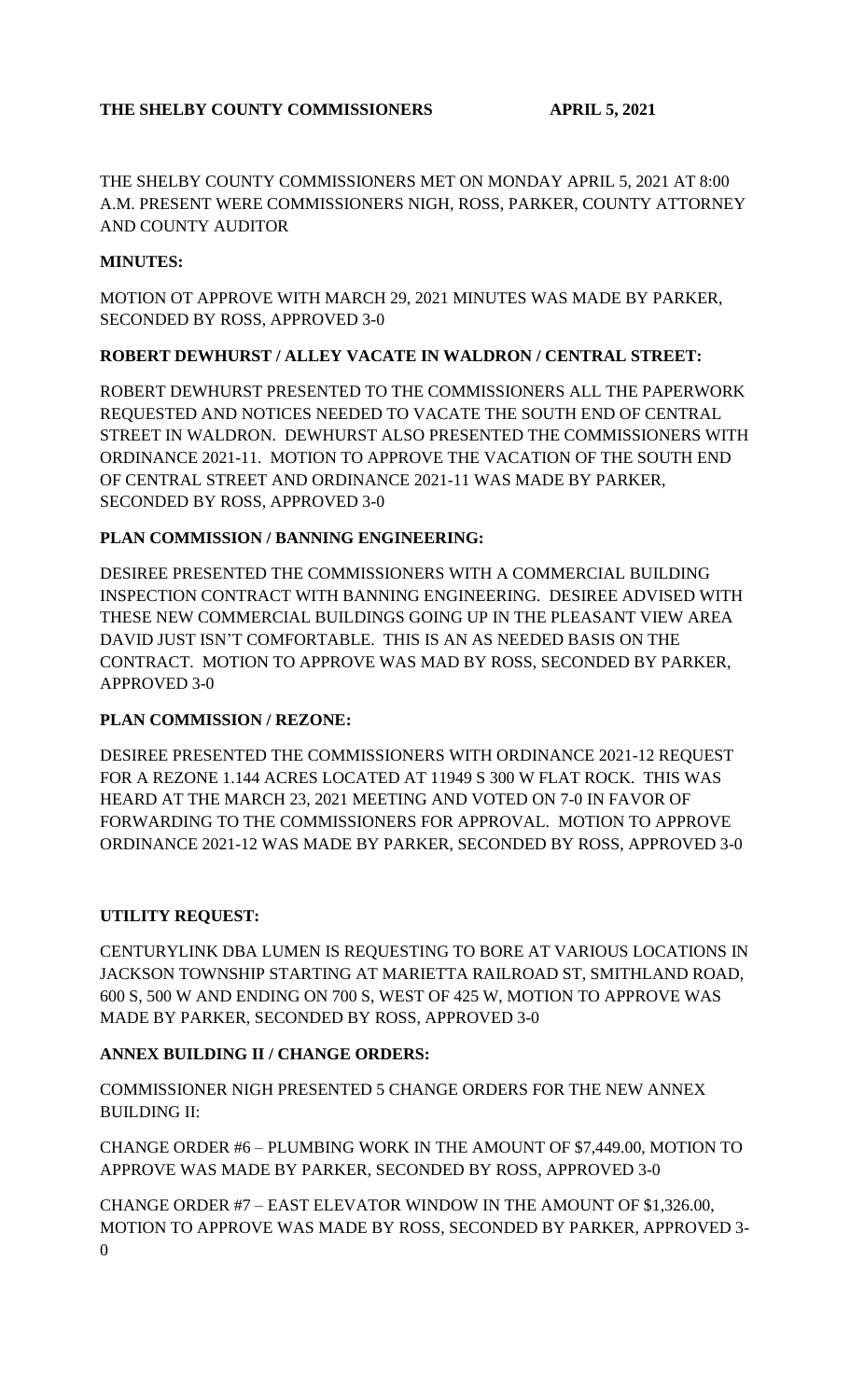# CHANGE ORDER #8 – DOOR #117 IN THE AMOUNT OF \$577.00, MOTION TO APPROVE WAS MADE BY ROSS, SECONDED BY PARKER, APPROVED 3-0

CHANGE ORDER #9 – UPSIZED GENERATOR IN THE AMOUNT OF \$13,787.00, MOTION TO APPROVE WAS MADE BY ROSS, SECONDED BY PARKER, APPROVED 3- 0

CHANGE ORDER #10 – ADDITIONAL SINKS IN ROOMS 223 & 224 IN THE AMOUNT OF \$7,230.00, MOTION TO APPROVE WAS MADE BY PARKER, SECONDED BY ROSS, APPROVED 3-0

## **SHERIFF:**

N/A

# **CLAIMS:**

MONTHLY CLAIMS – MOTION TO APPROVE MONTHLY CLAIMS WAS MADE BY ROSS, SECONDED BY PARKER, APPROVED 3-0

REFUND – MOTION TO APPROVE A REFUND IN THE AMOUNT OF \$923.40 WAS MADE BY PARKER, SECONDED BY ROSS, APPROVED 3-0

# **TRANSFERS/ADDITIONAL:**

 $N/A$ 

# **HIGHWAY:**

ANDERSON PRESENTED THE COMMISSIONERS WITH THE CONTRACT WITH USI FOR BRIDGE INSPECTIONS THRU 2024 IN THE AMOUNT OF \$321,941.00 THIS IS EITHER 80/20 OR 75/25 WITH THE STATE, THIS HAS BEEN APPROVED BY INDOT. MOTION TO APPROVE WAS MADE BY PARKER, SECONDED BY ROSS, APPROVED 3-  $\Omega$ 

### **MISCELLANEOUS:**

# **ANNEX BUILDING II / COMPUTER & PHONE WIRING:**

ROB NOLLEY PRESENTED THE COMMISSIONERS WITH A QUOTE OF \$43,698.30 TO WIRE THE NEW BUILDING FOR COMPUTERS, PHONES, DOOR CONTROLS, NETWORK AND WIRELESS. MOTION TO APPROVE WAS MADE BY ROSS, SECONDED BY PARKER, APPROVED 3-0

### **HB1381:**

KYLE BARLOW GAVE AN UPDATE ON HB 1381. THIS DID COME UP IN THE SENATE THIS LAST WEEK, BUT 30 MINUTES BEFORE THE MEETING THEY HANDED OUT A 70 SOME PAGES OF AMENDMENTS, KYLE ADVISED HE HASN'T HAD TIME TO GO THRU ALL OF IT, BUT ONE OF THE THINGS IT DOES IS ALLOW COUNTIES THAT ALREADY HAVE A SOLAR ORDINANCE IN PLACE TO GO AHEAD AND USE THEIR GUIDELINES, BUT IF YOU DON'T HAVE AN ORDINANCE IN PLACE YOU WILL HAVE TO GO BY THE STATE ORDINANCE. IT ALSO ALLOWS YOU TO DO A ONE TIME FEE CHARGE OF \$3,000.00 PER MEGAWATT, BUT IF YOU DO THIS YOUR ORDINANCE BECOMES OBSOLETE AND YOU WILL HAVE TO FOLLOW THE STATES ORDINANCE FOR SOLAR AND THEIR SETBACKS ARE A LOT SMALLER THEN OUR COUNTIES. KYLE ALSO ADVISED THAT TWO COUNTIES (POSEY & MADISON) HAVE DROPPED THEIR ABATEMENTS. THEY ALSO PRESENTED HB 1348 WHICH HAS TO DO WITH TAXING ON THE SOLAR AND IT INVOLVE REGINAL TAX CAPS FOR SOLAR PLANTS. THIS WAS INFORMATION ONLY; NO ACTION WAS NEEDED.